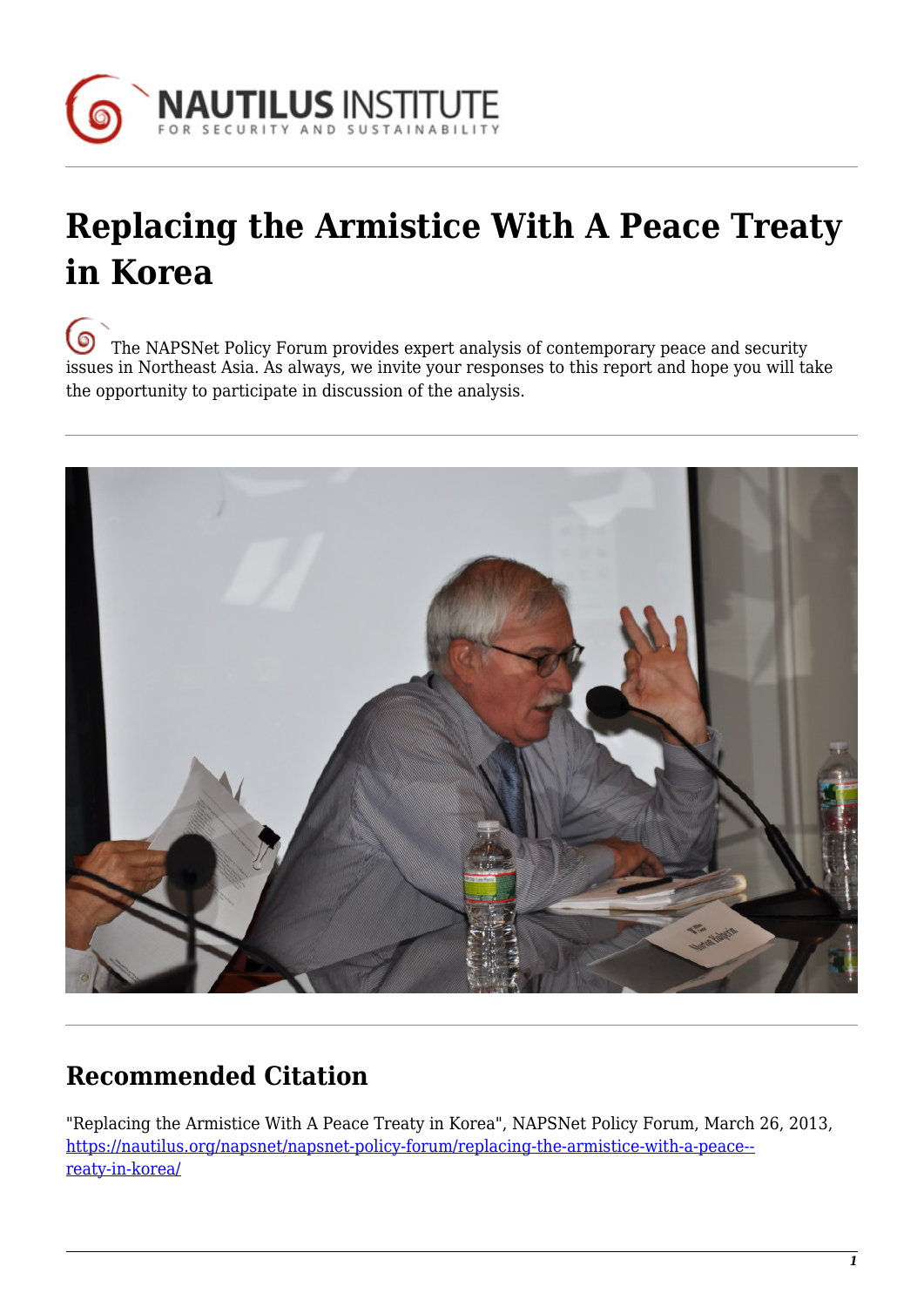by Leon V. Sigal

March 26, 2013

This report was originally presented at the [New Approach to Security in Northeast Asia: Breaking](https://nautilus.org/projects/by-name/korea-japan-nwfz/workshops/gridlock/) [the Gridlock w](https://nautilus.org/projects/by-name/korea-japan-nwfz/workshops/gridlock/)orkshop held on October 9th and 10th, 2012 in Washington, DC. All of the papers and presentations given at the workshop are available [here,](https://nautilus.org/projects/by-name/korea-japan-nwfz/workshops/gridlock/) along with the full agenda, participant list and a workshop photo gallery.

[Click here to download a pdf version of this report.](https://nautilus.org/wp-content/uploads/2013/03/replacing-the-armistice-with-a-peace-treaty.pdf)

### **I. Introduction**

Leon V. Sigal: "Whether a peace treaty precedes or follows denuclearization, it is inconceivable that Pyongyang would curb its nuclear and missile programs, never mind give up its nuclear arms and missiles, without a peace process. As long as the United States and South Korea remain its foes, it will feel threatened and want a stronger "deterrent" to counter that threat."

Leon V. Sigal is director of the Northeast Asia Cooperative Security Project at the Social Science Research Council in New York.

The views expressed in this report do not necessarily reflect the official policy or position of the Nautilus Institute. Readers should note that Nautilus seeks a diversity of views and opinions on significant topics in order to identify common ground.

#### **II. Policy Forum by Leon V. Sigal**

Replacing the Armistice With A Peace Treaty in Korea

A peace process on the Korean Peninsula is essential to curbing the DPRK's nuclear and missile programs.

For over two decades the DPRK has said that denuclearization requires the United States to end what it calls the US "hostile policy" and to reconcile with it. A peace treaty to replace the armistice that terminated the Korean War is its long-sought manifestation of that end to enmity.

Recently, following US demands that it take "unilateral steps … to live up to [its] obligations," (US Special Envoy Glyn Davies, VOA interview, July 26, 2012), North Korea toughened its negotiating stance, demanding that the United States move first to reassure it: "The 20 year-long history of the talks between the DPRK and the US has shown that even the principle of simultaneous action steps is not workable unless the hostile concept of the US towards the DPRK is removed" (DPRK Foreign Ministry Memorandum in KCNA, "DPRK Terms US Hostile Policy Main Obstacle in Resolving Nuclear Issue," August 31, 2012). That stance was implicit in its insistence that the United States tolerate its satellite launches as part of the so-called Leap Year deal.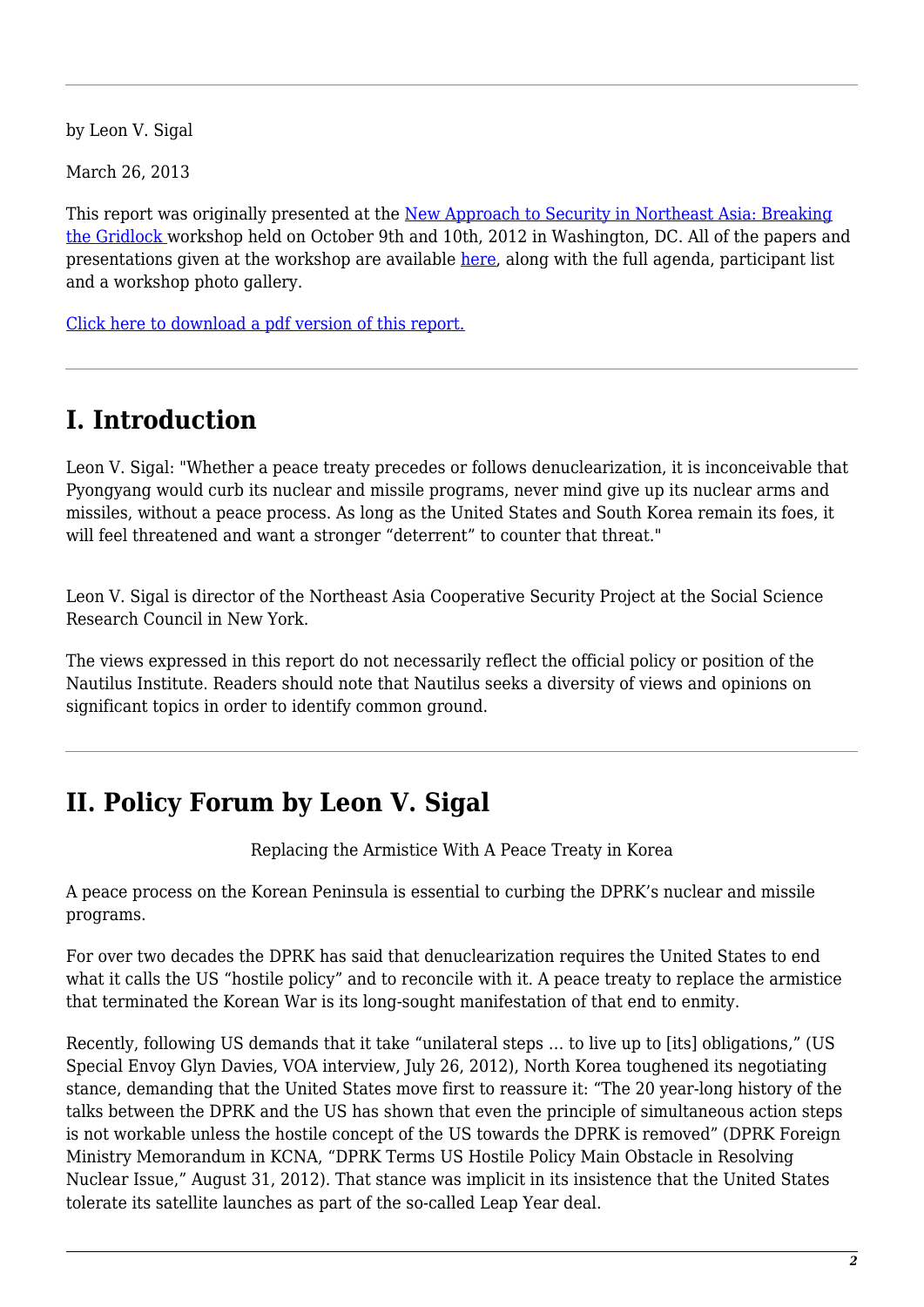The September 19, 2005 Six-Party Joint Statement envisioned a peace process in parallel with steps toward denuclearization: "The Six Parties committed to joint efforts for lasting peace and stability in Northeast Asia. The directly related parties will negotiate a permanent peace regime on the Korean Peninsula at an appropriate separate forum." Yet Pyongyang has since indicated that a peace treaty would have to precede denuclearization. As the DPRK Foreign Ministry spokesman put it on January 11, 2010,

The course of the six-party talks which witnessed repeated frustrations and failures proves that the issue can never be settled without confidence among the parties concerned. … If confidence is to be built between the DPRK and the US, it is essential to conclude a peace treaty for terminating the state of war, a root cause of the hostile relations, to begin with.

Whether a peace treaty precedes or follows denuclearization, it is inconceivable that Pyongyang would curb its nuclear and missile programs, never mind give up its nuclear arms and missiles, without a peace process. As long as the United States and South Korea remain its foes, it will feel threatened and want a stronger "deterrent" to counter that threat.

A peace treaty could also reduce the risk of military clashes on the peninsula. Washington and Seoul talk a lot about the need to deter another Cheonan. Notwithstanding the South's conventional military superiority, it is not clear how they can do so. To the contrary, the March 2010 sinking of the Cheonan in retaliation for a fatal November 2009 shooting up of a North Korean naval vessel in the contested waters of the West (Yellow) Sea and the November 2010 artillery barrage on Yeonpyeong Island in reprisal for South Korea's live-fire exercise show that steps taken by each side to bolster deterrence can cause armed clashes, even unpremeditated war. Deterrence alone will not keep the peace on the peninsula. The only way out is a peace process.

Negotiating a peace treaty is a formidable task. To be politically meaningful, it would require rectification of land and sea borders—whether temporary pending unification or permanent—and normalization of diplomatic, social, and economic relations. To be militarily meaningful, it would require changes in force postures and war plans that pose excessive risks of unintended war on both sides of the Demilitarized Zone. That would mean, above all, redeployment of the North's forwarddeployed artillery and short-range missiles to the rear, out of range of Seoul. Yet to the extent Pyongyang would see that redeployment as weakening its deterrence against attack, it might be more determined to keep its nuclear arms.

Who would participate in peace talks? The three parties with forces on the ground in Korea, plus China. It might be useful for Japan and Russia, as well as nations that contributed forces to the war, to endorse a treaty once it is negotiated by the four. China has maintained it was not a belligerent even though Security Resolution 498 called it an "aggressor" state when it intervened in the war, and General Peng Teh-Huai signed the armistice as commander of "Chinese People's volunteers." At times, when the DPRK wanted to underscore the importance of peace with the United States, it omitted China from its list of invitees. At other times, when its relations with the South had soured, the North, consistent with its longstanding view that the United States had intervened in the civil war to prop up a "puppet" regime in Seoul, has said the South should be excluded from peace talks because it was not a signatory to the armistice. Yet the North accepted participation of the South in four-party peace talks in 1997. The United Nations was neither a party to the war nor a party to the armistice, although the US commander signed the armistice as United Nations Commander and USFK has used the United Nations Command as a fig leaf legitimating the US presence in Korea and Japan. Yet, as Secretary General Boutros Boutros-Ghali noted in a June 24, 1994 letter to the foreign minister of the DPRK, UN Security Council resolution 84 of July 7, 1950 "did not establish the unified command as a subsidiary organ under its control, but merely recommended the creation of a command, specifying that it be under the authority of the United States."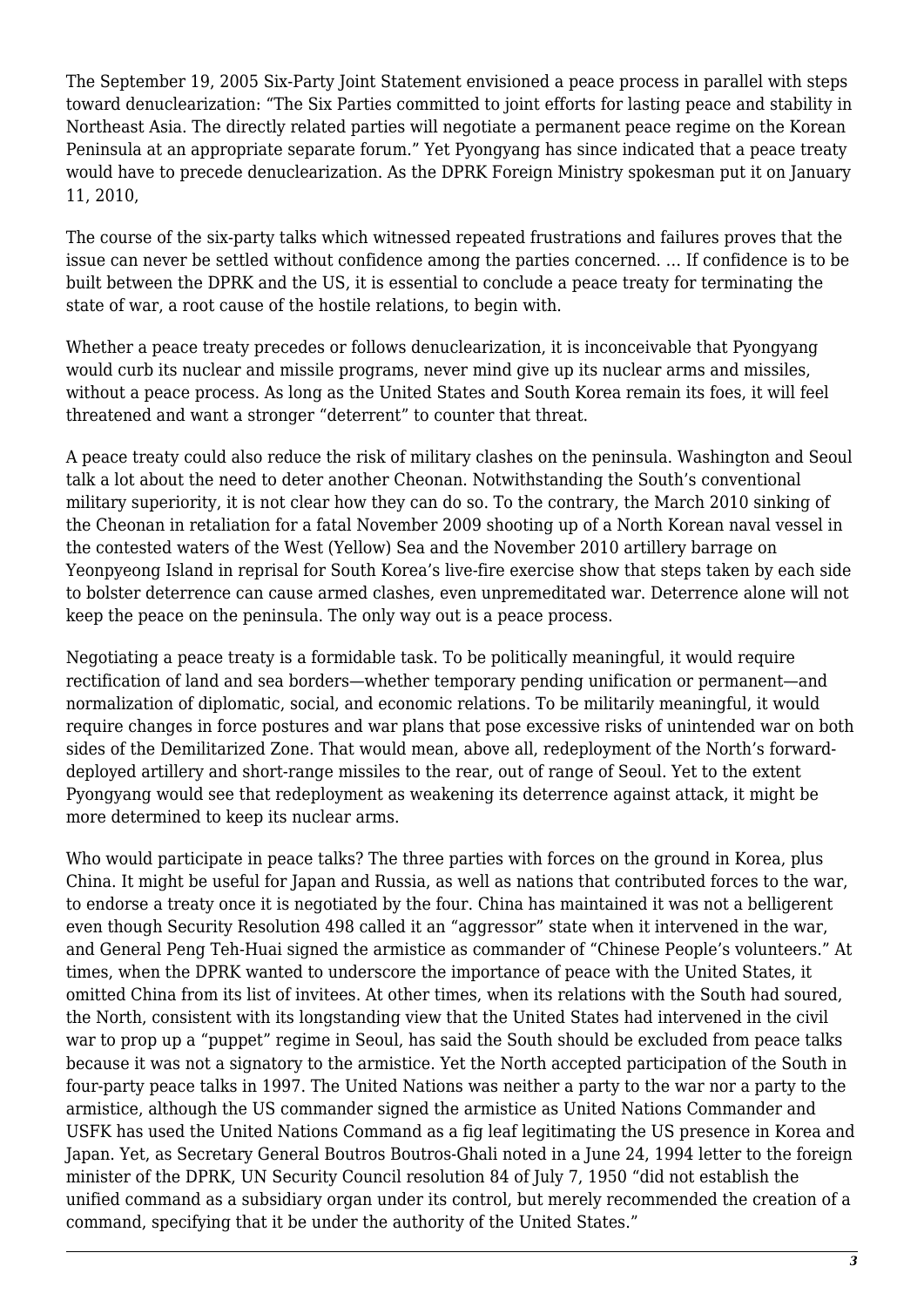A peace treaty is unlikely without a more conducive political environment. One way to accomplish that is a peace process, using a series of interim peace agreements as stepping stones to a treaty. Such agreements, with both the United States and South Korea as signatories, would constitute token recognition of DPRK sovereignty. North Korea, in return, would have to reciprocate step by step with permanent dismantlement of its nuclear and missile production facilities.

A first step could be what Seoul once called a "peace declaration." Signed by the United States, North and South Korea and perhaps China, Japan and Russia as well, such a document would declare an end to enmity by reiterating the language of the October 12, 2000 US-DPRK joint communiqué stating that "neither government would have hostile intent toward the other" and confirming "the commitment of both governments to make every effort in the future to build a new relationship free from past enmity." It could also commit the three parties to commence a peace process culminating in the signing of a peace treaty. The declaration could be issued at a meeting of six-party foreign ministers.

A second step long sought by Pyongyang is the establishment of a "peace mechanism" to replace the Military Armistice Commission set up to monitor the ceasefire at the end of the Korean War. This peace mechanism could serve as a venue for resolving disputes like the 1994 North Korea downing of a US reconnaissance helicopter that strayed across the DMZ or the 1996 incursion by a North Korean spy submarine that ran aground while dropping off agents. The peace mechanism would include the United States and the two Koreas—the three parties with forces on the ground in Korea.

The peace mechanism could also serve as the venue for negotiating a series of agreements on specific confidence-building measures, whether between the North and South, the DPRK and the United States, or among the three parties. The joint fishing area in the West Sea, as agreed in principle in the October 2007 North-South summit meeting, is one. Naval confidence-building measures such as "rules of the road" and a navy-to-navy hotline are also worth pursuing. Lacking satellite reconnaissance, North Korea has conducted surveillance by infiltrating agents into the South. An "open skies" agreement allowing reconnaissance flights across the DMZ by both sides might reduce that risk. In October 2000 Kim Jong-il offered to end exports, production, and deployment of medium- and longer-range missiles. In return he wanted the United States to launch North Korean satellites, along with other compensation. A more far-reaching arrangement might be to set up a joint North-South watch center that could download real-time data from US or Japanese reconnaissance satellites. It is unclear how much CBMs will reduce the risk of inadvertent war but they would provide political reassurance of an end to enmity.

North Korea has long called for withdrawal of US troops. While the North emphasizes that stance when relations deteriorate, at other times North Korean officials have taken the position that, in effect, so long as the United States remains it foe, US forces are a threat to it and must be withdrawn, but with the end of enmity, US forces would no longer be a threat and could remain.

#### **III. Nautilus invites your responses**

The Nautilus Peace and Security Network invites your responses to this report. Please leave a comment below or send your response to: [nautilus@nautilus.org](mailto:napsnet@nautilus.org). Comments will only be posted if they include the author's name and affiliation.